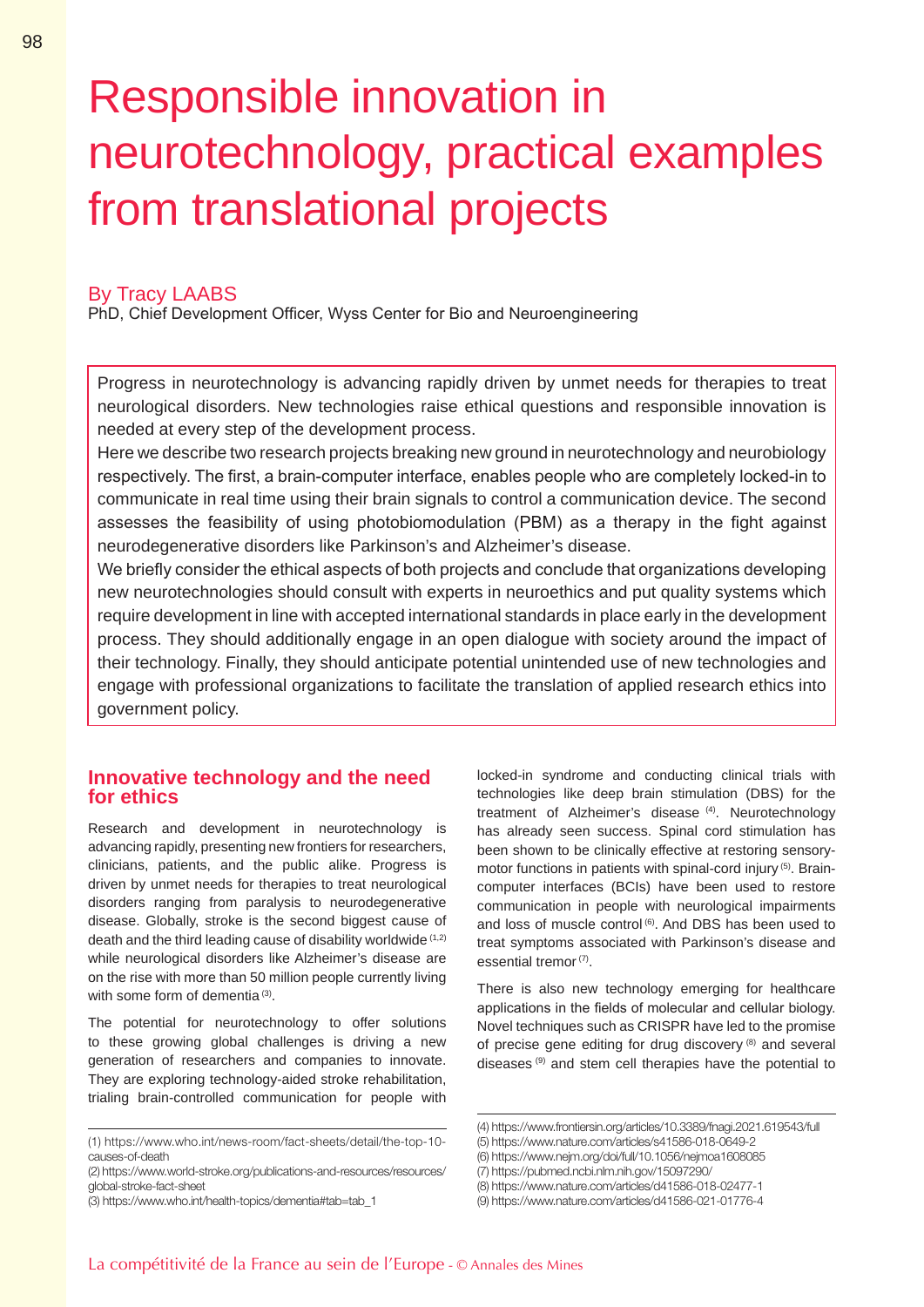address a range of disorders such as spinal cord injury (10,11) and stroke (12,13) but a number of questions remain as to their ultimate safety and efficacy. Since the debut of CRISPR-based gene editing, the prospect and relative ease of genetic modification of whole organisms has become a reality. However, the long-term consequences of allowing deliberate mutations to pass from one generation to another and the impact on the wider population must be carefully considered and discussed among society and lawmakers.

While the scale of human benefit from these advances is potentially huge, every new discovery or emerging technology must be assessed for not only the scientific and technical feasibility, but also the ethical, legal and social implications to ensure that the progress made is ethically balanced and considers the benefits and potential risks from both an individual and a societal perspective.

For organizations developing new technologies destined for human clinical applications, this means implementation of regulatory and quality processes from an early stage. Development of new medical technologies is strictly regulated. Any innovation that is to succeed on the journey from research to clinic must adhere to the safety and ethics requirements of medical regulations at every step of the way.

The quality of raw materials, components, and subsystems to be included in a device or used in a clinical trial is controlled and documented. The trials themselves are carefully designed to optimize the assessment of efficacy and safety (14) and include plans to mitigate any potential risks. Proposals are reviewed and approved by ethics committees and regulatory authorities before trials begin.

To ethically justify a research project involving human participants, the researchers must demonstrate high scientific quality and integrity in which the risk: benefit ratios to participants are acceptable and in which the protection of the individual takes precedence over the scientific interests of society (15).

While existing regulation protects society from known risks, legal frameworks must evolve to keep pace with rapid rates of technology development.

A 2019 government survey (16) in the UK found that three quarters of the public questioned believed that the government should delay new technologies until scientists are certain of their safety. Around a third of people were concerned that the speed of development limits the extent to which government can properly exert control. The findings suggest that in addition to the existing legal frameworks, organizations that develop emerging technologies, have a responsibility to confront ethical questions as new technologies emerge.

(14) https://www.ncbi.nlm.nih.gov/pmc/articles/PMC6434767/

Working with professional organizations and advisory bodies, including experts in neuro and bioethics, helps drive development of new engineering standards and good practice guidelines; and helps to ensure that policy evolves at the same rate as technology (17).

Engaging society in conversations regarding the best future for emerging technologies while ensuring that information is readily available and comprehensible for all, ultimately builds trust in science and technology organizations and builds scientific capacity in the population.

### **A brain-computer interface to enable people who are completely locked-in to communicate**

Amyotrophic lateral sclerosis (ALS) is a progressive neurodegenerative disorder in which deterioration of the nervous system responsible for voluntary movement eventually leads to paralysis, but in which the cognitive parts of the brain often continue to function normally. ALS is also known as Lou Gehrig's disease and motor neuron disease (MND).

Some people with ALS progress into a complete lockedin state (CLIS) in which they lose the use of all muscles and survive with artificial ventilation and feeding. In CLIS, people have no way to communicate.

When people can no longer speak, but still have some remaining movement ability, they often use assistive communication devices to express themselves through a computer. Such devices include eye trackers, switches that detect muscle activity, and sip and puff devices that measure air pressure in inhaled or exhaled breath.

There is evidence that people with ALS can have a high sense of well-being, even in a locked-in state <sup>(18)</sup>, and so the ability to communicate is important to ensure continued high quality of life and appropriate care.

As part of a single patient case study, researchers are working with a participant with ALS, his family and the departments of neurology and neurosurgery at a hospital in Germany. The goal of the project is to determine whether people with advanced ALS, who can no longer use assistive devices to communicate, can voluntarily form words and sentences with the help of an implanted BCI system.

Two microelectrode arrays inserted into the surface of the motor cortex – the part of the brain responsible for movement – detect neural signals. A wired connection sends the neural data to a computer for processing. Custom software (NeuroKey) decodes the data and runs an auditory feedback speller that prompts the user to select letters to form words and sentences. The user learns how to alter their own brain activity according to the audio feedback they receive.

<sup>(10)</sup> https://www.ncbi.nlm.nih.gov/pmc/articles/PMC2678281/

<sup>(11)</sup> https://journals.sagepub.com/doi/full/10.1177/0963689721989266

<sup>(12)</sup> https://www.elsevier.es/en-revista-medicina-universitaria-304 articulo-current-state-perspectives-stem-cell-S1665579616300710

<sup>(13)</sup> https://www.ncbi.nlm.nih.gov/pmc/articles/PMC5066440/

<sup>(15)</sup> https://swissethics.ch/en/

<sup>(16)</sup> https://www.kantar.com/uk-public-attitudes-to-science

<sup>(17)</sup> https://standards.ieee.org/industry-connections/neurotechnologiesfor-brain-machine-interfacing.html

<sup>(18)</sup> https://n.neurology.org/content/93/10/e938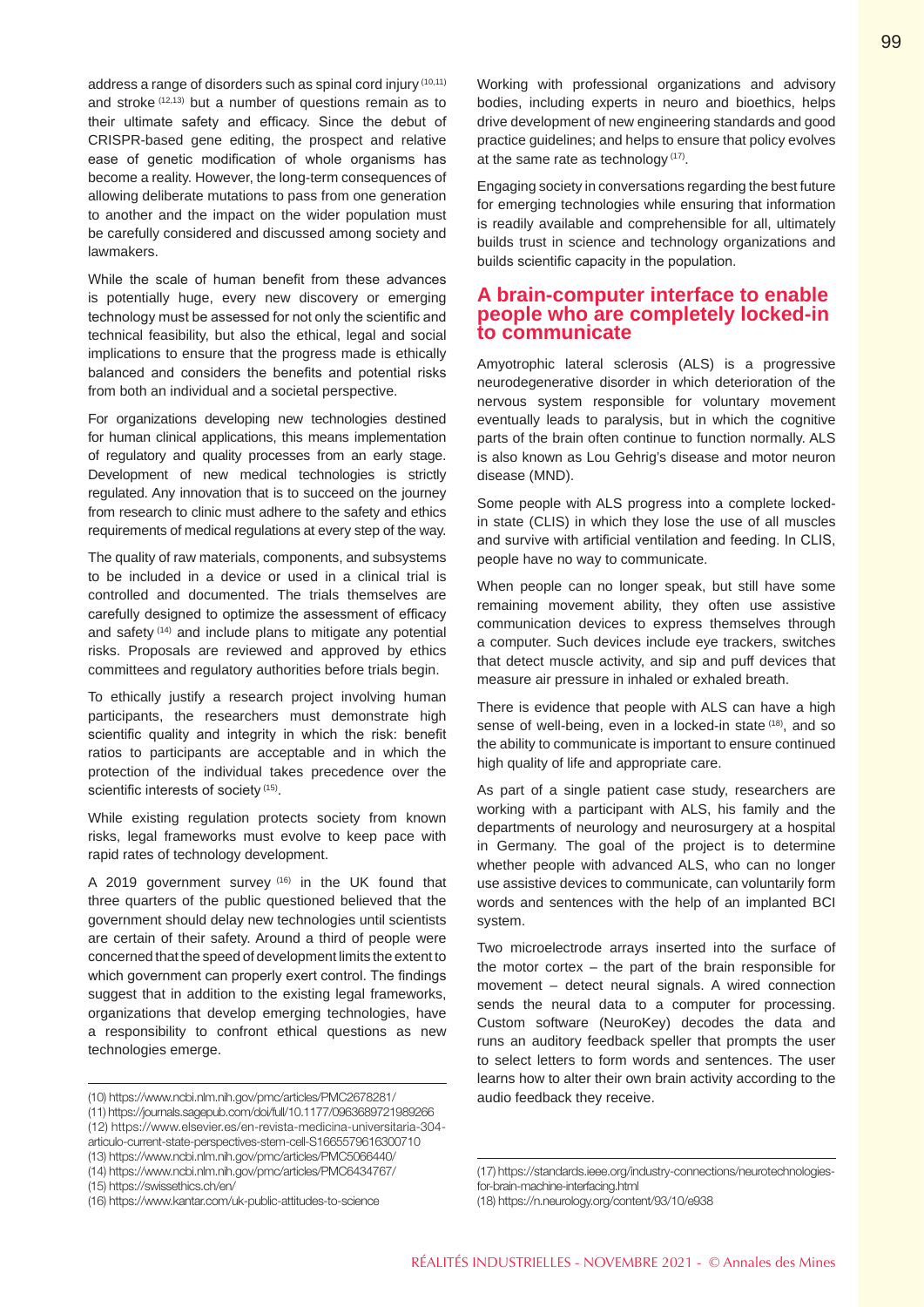

The NeuroKey communications platform enables people who are completely locked-in to communicate in real time. The software decodes neural data and runs an auditory feedback speller that prompts the user to select letters to form words and sentences (credit: Wyss Center).

NeuroKey software for communication is a CE-marked medical-grade platform optimized for high channel count, high frequency data processing in real time. It allows the team to rapidly change how the data is processed through a modular programming interface. Future applications include the integration of other assistive devices, including home automation systems and emergency alarms.

The results of the project guide the development of future devices including fully implantable brain-computer interfaces for the restoration of communication and movement. The aim is to bring the latest assistive technology closer to safe, long-term daily use at home. Such tools are key for the CLIS ALS population, but also have potential to help people affected by other diseases that impact their ability to move or communicate including stroke, spinal cord injury, late-stage muscular sclerosis, late-stage Parkinson's disease and severe cerebral palsy.

From an ethical perspective, the use of BCIs raises important questions about data privacy and ownership, long-term use and maintenance of the technology, and about decision making in the context of use. As brain data decoding improves, researchers and participants must consider the potential for brain data to reveal more in the future than it does today. For example, data recorded with a BCI could, in the future, reveal sleep habits, medications or participant-typed text. Another important consideration is who decides when devices should be switched on: should it be the participant themselves, the caregivers or the researchers? If a device is working as an emergency

alarm, would it be ethically unacceptable for that device to ever be switched off? If so, who is responsible for ensuring continuous system maintenance and security?

Learning from established medical ethics can help navigate this newly emerging ethical landscape, but these are questions that must be carefully considered through interdisciplinary collaborations with scientists, engineers, and ethicists while developing BCI technology.

#### **Shining a light on neurodegenerative disorders – Photobiomodulation**

From photosynthesis in plants to the photosensitive cells in our eyes, the ability of light to induce a biochemical reaction in living cells has long been known. Using near infra-red light, researchers have explored the potential of this phenomenon, known as photobiomodulation (PBM), to stimulate healing, relieve pain and – in recent years – as a therapy for brain disorders (19).

Promising animal trial data, from several independent laboratories (20,21,22), have suggested that illuminating the brain may slow down neurodegeneration and have protective effects, while a trial (23) in France, is exploring

<sup>(19)</sup> https://www.ncbi.nlm.nih.gov/pmc/articles/PMC6664299/

<sup>(20)</sup> https://pubmed.ncbi.nlm.nih.gov/26456231/

<sup>(21)</sup> https://pubmed.ncbi.nlm.nih.gov/24994540/

<sup>(22)</sup> https://pubmed.ncbi.nlm.nih.gov/30625333/

<sup>(23)</sup> https://clinicaltrials.gov/ct2/show/NCT04261569